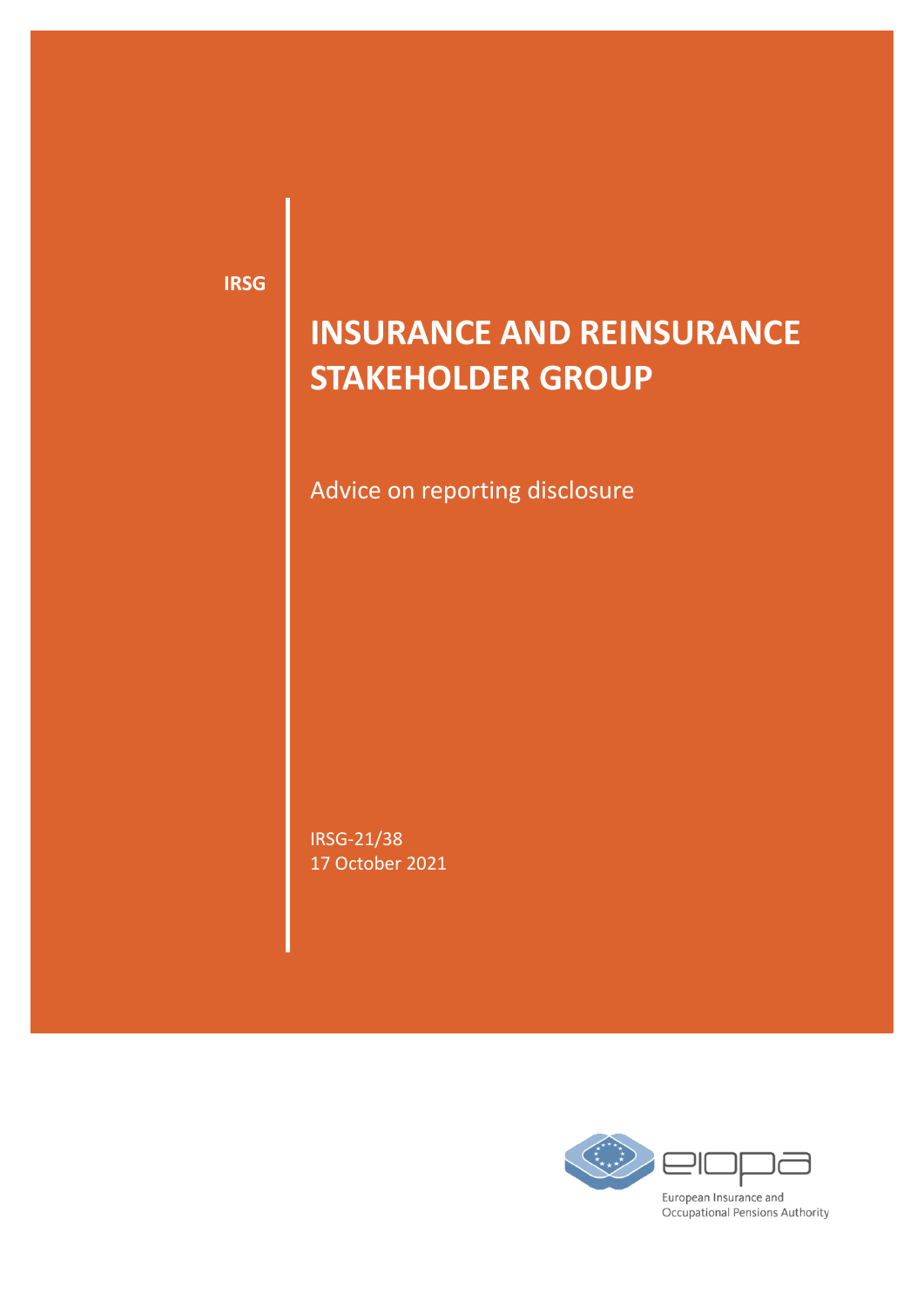IRSG-21/38 PUBLIC

# **CONTENTS**

### **1. [Comments](#page-2-0) 3**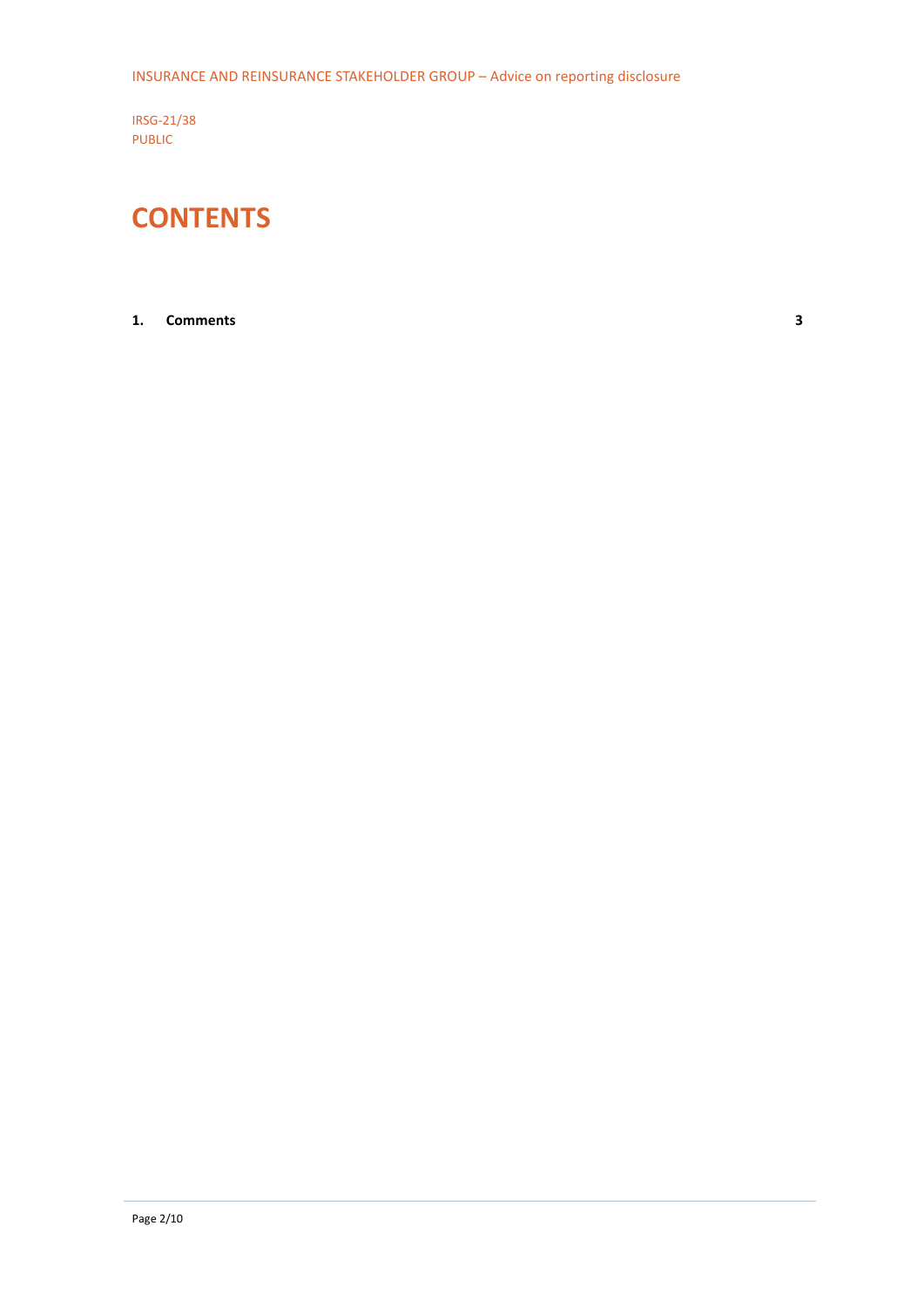## <span id="page-2-0"></span>**1. COMMENTS**

#### **Comments Template on EIOPA-CP-21-001**

**Consultation on the amendments and corrections to the Implementing Regulation (EU) 2015/2450 with regard to the templates for the submission of information to the supervisory authorities and to the Commission Implementing Regulation (EU) 2015/2452, laying down implementing technical standards with regard to the procedures, formats and templates of the SFCR**

| Main<br><b>Reference</b> | <b>Sub Reference</b><br>(only if applicable) | Solo/Group/<br><b>Both</b> | <b>Comment</b>                                                                                                                                                                                                                                                                                                                                                                                                                                                                                                                                                                                                                                                                                                                                                                                                                                                                                                                                                                                                                                                                                                                                                                                                                                                                                                                                                                                                                                                                                                                                                                                                                                                                                                                                                                                                                                                                                                                |
|--------------------------|----------------------------------------------|----------------------------|-------------------------------------------------------------------------------------------------------------------------------------------------------------------------------------------------------------------------------------------------------------------------------------------------------------------------------------------------------------------------------------------------------------------------------------------------------------------------------------------------------------------------------------------------------------------------------------------------------------------------------------------------------------------------------------------------------------------------------------------------------------------------------------------------------------------------------------------------------------------------------------------------------------------------------------------------------------------------------------------------------------------------------------------------------------------------------------------------------------------------------------------------------------------------------------------------------------------------------------------------------------------------------------------------------------------------------------------------------------------------------------------------------------------------------------------------------------------------------------------------------------------------------------------------------------------------------------------------------------------------------------------------------------------------------------------------------------------------------------------------------------------------------------------------------------------------------------------------------------------------------------------------------------------------------|
| Other                    |                                              |                            | The IRSG welcomes EIOPA's consultation on proposed<br>amendments on reporting and public disclosure, and particularly the<br>intent to reduce reporting costs for the majority of insurance<br>undertakings, and to focus on emergent risks and on areas where<br>supervisors have identified gaps. The IRSG supports the intent to<br>promote better risk-based and proportionate reporting requirements<br>and to reduce the number of templates to be reported for the<br>majority of undertakings. The IRSG is also supportive of a<br>requirement for proportionate, relevant, specific, and materially<br>pertinent reporting of information.<br>In the interest of full consistency and to avoid several changes<br>within a relatively short timeframe, new reporting and disclosure<br>requirements should only become applicable once the corresponding<br>pieces of Level 1 legislation are finalised, in particular the revised<br>Solvency II Directive as well as the Corporate Sustainability<br>Reporting Directive (CSRD). Therefore, we propose to align the<br>timing of the changes with the timing of the revised Solvency II<br>Directive; this would allow sufficient time to enable undertakings to<br>effectively implement the required changes at a time of many other<br>required changes.<br>Generally, companies are at an advanced stage in planning IT<br>resources budgets for 2022. As the final QRT proposals will only be<br>known and approved by the end of this year, they will not be<br>included in current plans for 2021 activity, leading to technology<br>and personnel resource challenges, with IFRS 17 and sustainability<br>requirements implementation likely presenting direct conflict for<br>resource for many undertakings.<br>The way the consultation is presented is unstructured; a complete<br>and concise overview of the changes is missing, which makes it hard |
|                          |                                              |                            | for stakeholders to deliver relevant feedback. A comprehensive<br>document outlining the changes and the rationale for the changes<br>would help stakeholders to get a better understanding of the impact<br>of the changes proposed and would enable them to provide more<br>targeted comments.<br>EIOPA highlights that the changes to the reporting package will lead<br>to a reduction in reporting costs, for instance through simplifying<br>quarterly templates and eliminating less relevant templates. It is<br>difficult to see how the many changes, both minor and material, will                                                                                                                                                                                                                                                                                                                                                                                                                                                                                                                                                                                                                                                                                                                                                                                                                                                                                                                                                                                                                                                                                                                                                                                                                                                                                                                                 |
|                          |                                              |                            | achieve this, and there are notable and complex additional<br>requirements proposed as well as reductions. It is likely in many                                                                                                                                                                                                                                                                                                                                                                                                                                                                                                                                                                                                                                                                                                                                                                                                                                                                                                                                                                                                                                                                                                                                                                                                                                                                                                                                                                                                                                                                                                                                                                                                                                                                                                                                                                                               |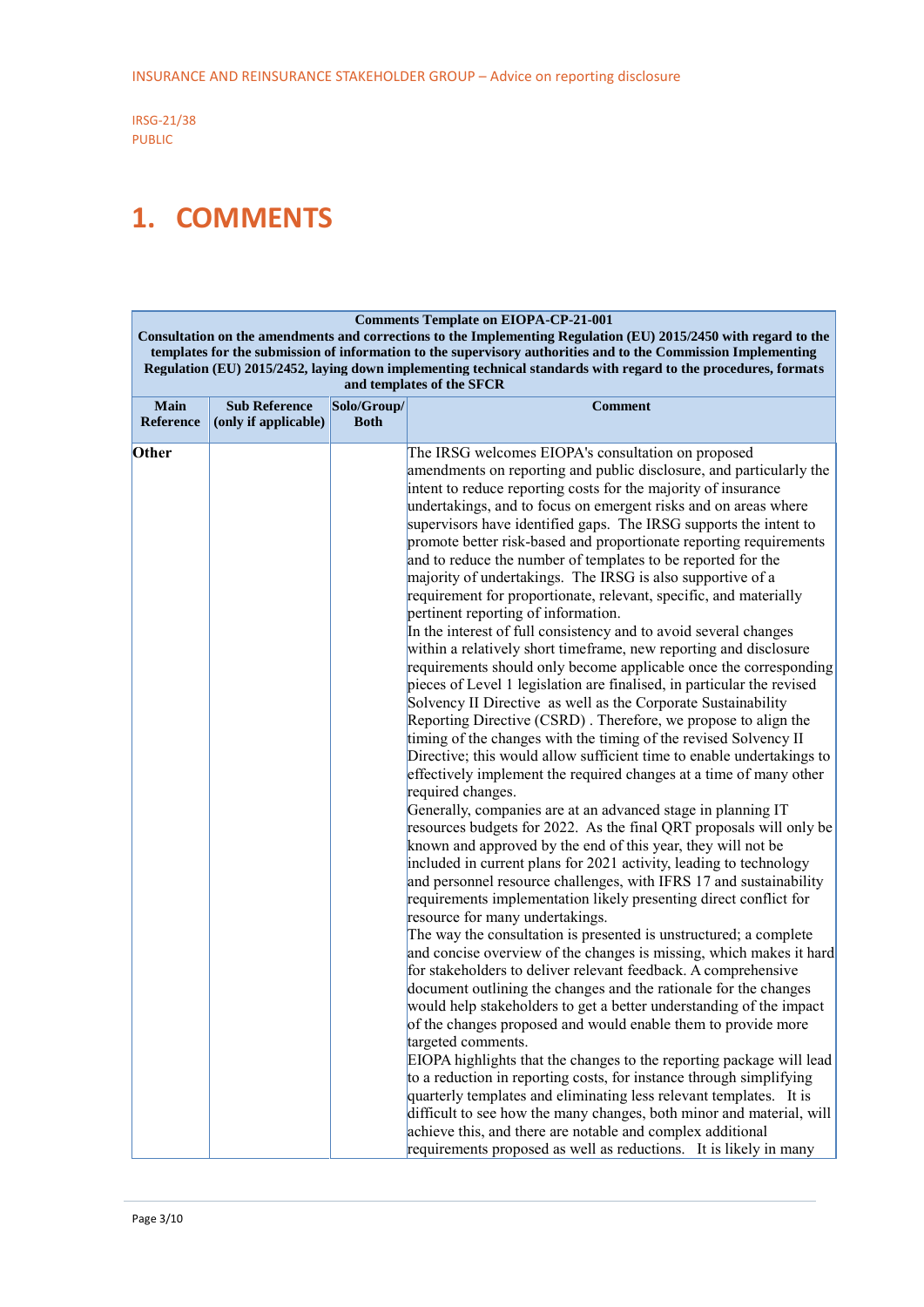|           |                               | cases that the amount of data to be reported would increase                                                                           |  |
|-----------|-------------------------------|---------------------------------------------------------------------------------------------------------------------------------------|--|
|           |                               | significantly were these proposals to be implemented.                                                                                 |  |
|           |                               | Implementing these changes will add more costs to the already high                                                                    |  |
|           |                               | cost and burden of reporting. The additional costs will ultimately be                                                                 |  |
|           |                               | borne by the policyholder. The changes to the reporting package                                                                       |  |
|           |                               | should be limited to proposals that are essential for supervisors to                                                                  |  |
|           |                               | fulfil their supervisory responsibilities.                                                                                            |  |
|           |                               | Reporting which is dependent on the exercise of subjective                                                                            |  |
|           |                               | judgement on the part of undertakings or NCAs should be avoided,                                                                      |  |
|           |                               | unless guidance can be provided to ensure consistency of approach                                                                     |  |
|           |                               | between undertakings. Requirements to allocate data to cyber or                                                                       |  |
|           |                               | climate change might fall into this category.                                                                                         |  |
|           |                               | One of the issues with thresholds is that data is still required to be                                                                |  |
|           |                               | accessed and collated in defined structures in order to compare the                                                                   |  |
|           |                               | company's position with applicable thresholds and, if necessary,                                                                      |  |
|           |                               | report. Nevertheless, we support appropriate thresholds and, where                                                                    |  |
|           |                               | thresholds are to be set, we recommend that they be set at as high a                                                                  |  |
|           |                               | level as is acceptable in order to effectively cater for proportionality                                                              |  |
|           |                               | and reduce cost burden. Where the size of these limits subsequently                                                                   |  |
|           |                               | appears too high on the basis of experience, they can if necessary be                                                                 |  |
|           |                               | lowered.                                                                                                                              |  |
|           |                               | EIOPA should also have regard to the requirements of IFRS17,                                                                          |  |
|           |                               | where additional burdens could be imposed on companies reporting                                                                      |  |
|           |                               | under the new standard if they are also required to provide                                                                           |  |
|           |                               | information for regulatory purposes which is no longer required for                                                                   |  |
|           |                               | accounting purposes. IRSG also proposes that EIOPA consider                                                                           |  |
|           |                               | providing support for undertakings on how to bridge reporting                                                                         |  |
|           |                               | requirements under Solvency II and IFRS 17.                                                                                           |  |
|           |                               | Throughout the instructions, EIOPA references individual                                                                              |  |
|           |                               | requirements stemming from national supervisors and even allows                                                                       |  |
|           |                               | for deviation on national level from the provided instructions.                                                                       |  |
|           |                               | Instructions in the nature of "unless required by the national                                                                        |  |
|           |                               | supervisory authority" do not facilitate convergence of regulation                                                                    |  |
|           |                               | and make data comparison on cross country level impossible. IRSG                                                                      |  |
|           |                               | considers that EIOPA should strive to find a common ground and                                                                        |  |
|           |                               | unify requests from national supervisors to a common basis in all                                                                     |  |
|           |                               | but exceptional circumstances. It will not be possible to capture all                                                                 |  |
|           |                               | potential requests from supervisors in general reporting                                                                              |  |
|           |                               | requirements and to entirely eliminate ad-hoc reporting requests, as                                                                  |  |
|           |                               | ad-hoc requests are often in response to unforeseen situations.                                                                       |  |
|           |                               | Constantly introducing new reporting requirements with a view to                                                                      |  |
|           |                               | capturing requirements for every situation will lead to excessive                                                                     |  |
|           |                               | reporting and associated cost.                                                                                                        |  |
|           | Sustainabl 1. Do you consider | We believe that undertakings which are not subject to NFRD (Non-                                                                      |  |
| e finance | relevant to                   | Financial Reporting Directive) should not be required to report on                                                                    |  |
| questions | introduce a                   | sustainable investments. The extension of reporting requirements                                                                      |  |
|           | materiality                   | from NFRD to Solvency II is neither proportionate nor justified. The                                                                  |  |
|           | threshold for the             | policymakers have already considered the principle of                                                                                 |  |
|           | reporting                     | proportionality in the scope of the NFRD and there is no added                                                                        |  |
|           | requirement on the            | benefit by increasing the reporting burden to the industry beyond                                                                     |  |
|           | share of                      | already passed regulation.                                                                                                            |  |
|           | sustainable                   | In addition, the reporting obligations of Article 8 of the Taxonomy                                                                   |  |
|           | investments for               | Regulation enter into force sequentially from 31.12.2023 with the<br>full scope only to be disclosed from 01.01.2024. The Solvency II |  |
|           | undertakings not              |                                                                                                                                       |  |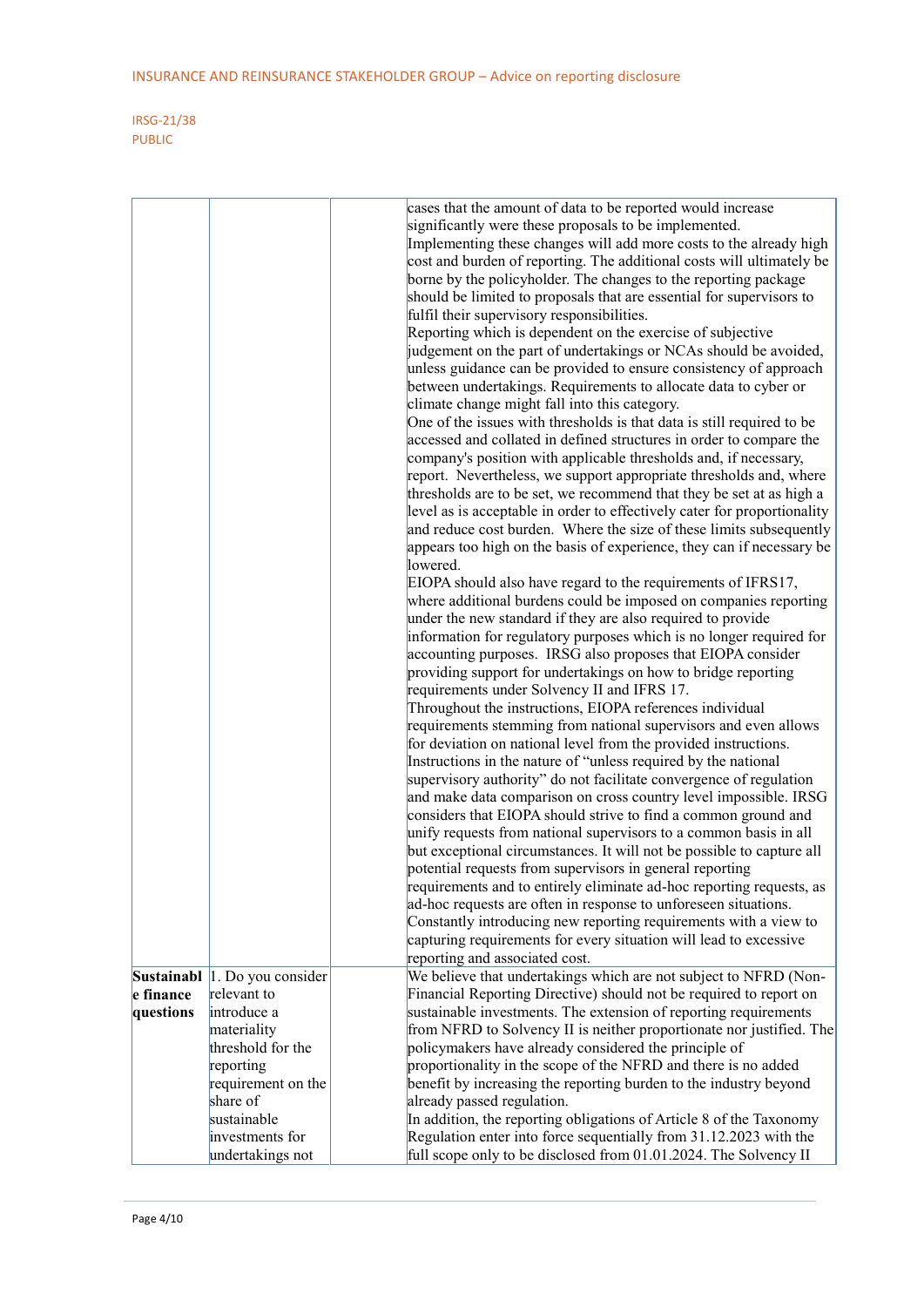|                        | subject to the Non-<br>Financial<br>Reporting<br>Directive<br>(NFRD)? If so,<br>which threshold<br>would you<br>propose?                                                                                | risk considerations should be then developed in context of the<br>NFRD and in line with it. With EIOPAs knowledge and experience<br>from its work on the sensitivity analysis of climate related risks it<br>would be then possible to derive a better understanding on activities<br>that should be considered for the exposure after the first figures are<br>disclosed and analyzed by the supervisors.<br>If such reporting is to be required, we believe that a materiality<br>threshold should be introduced. Undertakings should not be subject<br>to reporting the same information as already reported under NFRD,<br>and Solvency II reporting requirements for sustainable investments<br>and climate change related risks should not be applied before the<br>NFRD enters into force. |
|------------------------|---------------------------------------------------------------------------------------------------------------------------------------------------------------------------------------------------------|---------------------------------------------------------------------------------------------------------------------------------------------------------------------------------------------------------------------------------------------------------------------------------------------------------------------------------------------------------------------------------------------------------------------------------------------------------------------------------------------------------------------------------------------------------------------------------------------------------------------------------------------------------------------------------------------------------------------------------------------------------------------------------------------------|
|                        | Sustainabl 2. Do you consider                                                                                                                                                                           | The requirement to identify and report on exposures to transition                                                                                                                                                                                                                                                                                                                                                                                                                                                                                                                                                                                                                                                                                                                                 |
| e finance              | relevant to                                                                                                                                                                                             | risks is new and could therefore prove to be onerous for firms which                                                                                                                                                                                                                                                                                                                                                                                                                                                                                                                                                                                                                                                                                                                              |
| questions              | introduce a<br>materiality<br>threshold for<br>reporting the share<br>of investments<br>exposed to climate<br>change-related<br>transition risk? If<br>so, which<br>threshold would                     | do not currently have access to such information. If such<br>requirement is introduced, then it should be explained what<br>companies are expected to report. In this sense, a materiality<br>threshold would be welcome, ideally consistent with threshold<br>requirements in NFRD.                                                                                                                                                                                                                                                                                                                                                                                                                                                                                                              |
|                        | you propose?                                                                                                                                                                                            |                                                                                                                                                                                                                                                                                                                                                                                                                                                                                                                                                                                                                                                                                                                                                                                                   |
| e finance<br>questions | Sustainabl $\beta$ . What could be a<br>methodology for<br>standardised<br>reporting of<br>climate change-<br>related physical<br>risk<br>exposure for other<br>investments than<br>property?           | Key aspects of reporting in relation to physical risk exposure would<br>be consistent measurement of exposures and supplementary<br>qualitative information to provide insight into exposure differences<br>which are not properly assessed by qualitative means.                                                                                                                                                                                                                                                                                                                                                                                                                                                                                                                                 |
|                        | Sustainabl 4. Do you consider                                                                                                                                                                           | Yes. The IRSG consisders that a threshold for physical risk                                                                                                                                                                                                                                                                                                                                                                                                                                                                                                                                                                                                                                                                                                                                       |
| e finance<br>questions | relevant to<br>introduce a<br>materiality<br>threshold for<br>reporting the share<br>of investments<br>exposed to climate<br>change-related<br>risk? If so, which<br>threshold<br>would you<br>propose? | exposure for investments other than property should be introduced,<br>ideally consistent with NFRD requirements.                                                                                                                                                                                                                                                                                                                                                                                                                                                                                                                                                                                                                                                                                  |
| Reporting              | S.06.04                                                                                                                                                                                                 | EIOPA's decision not to go ahead with the new template on look-                                                                                                                                                                                                                                                                                                                                                                                                                                                                                                                                                                                                                                                                                                                                   |
|                        |                                                                                                                                                                                                         | through for CIU, and EIOPA's efforts to get access to the                                                                                                                                                                                                                                                                                                                                                                                                                                                                                                                                                                                                                                                                                                                                         |
|                        |                                                                                                                                                                                                         | information already reported by companies, are welcome.                                                                                                                                                                                                                                                                                                                                                                                                                                                                                                                                                                                                                                                                                                                                           |
|                        |                                                                                                                                                                                                         |                                                                                                                                                                                                                                                                                                                                                                                                                                                                                                                                                                                                                                                                                                                                                                                                   |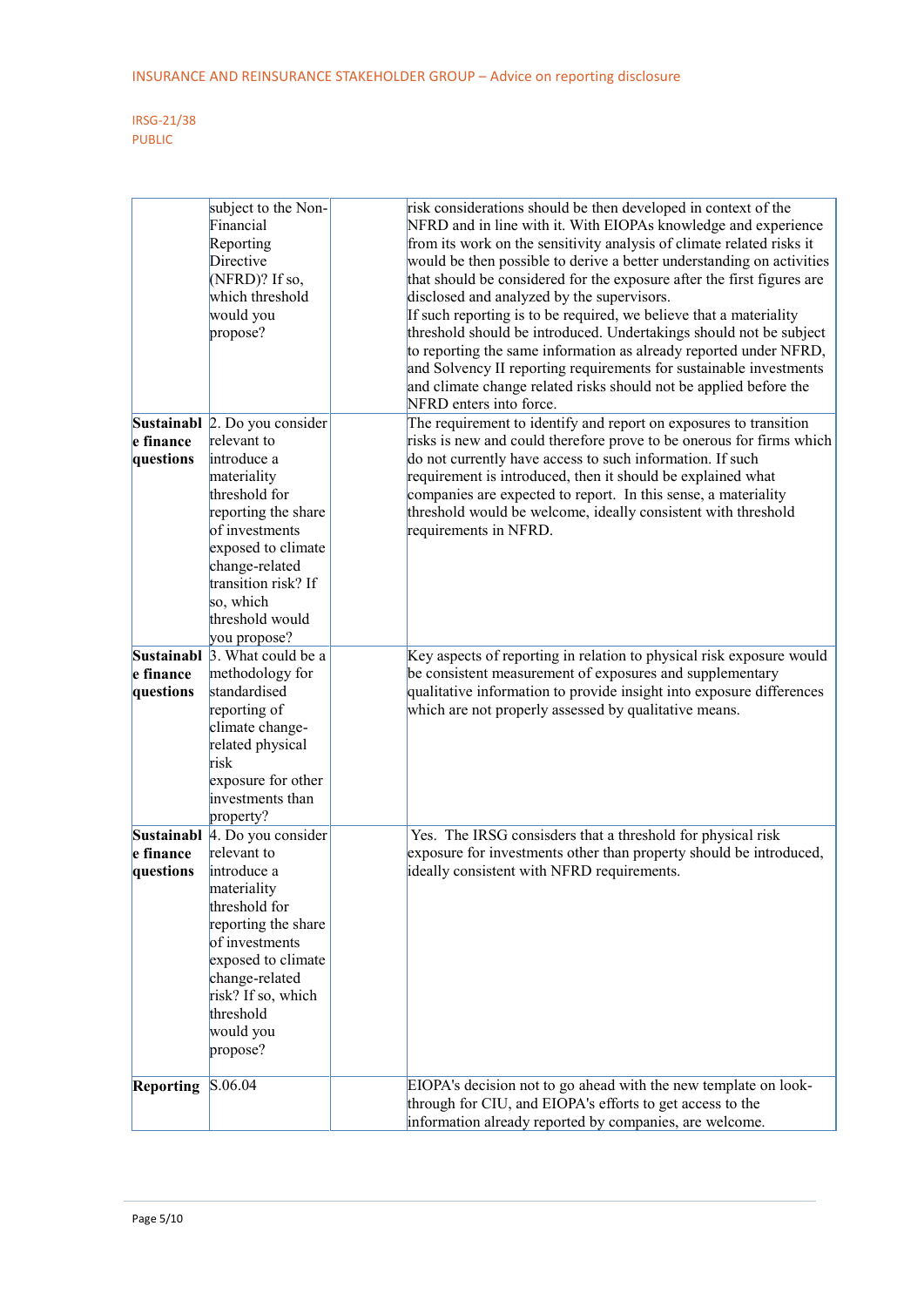| Reporting | S.06.04 | New template for sustainable investments and climate change-<br>related risks to investments. While the wish to receive specific<br>climate related related reporting, particularly in relation to transition<br>risk and physical risk, is understood, it is also key that requirements<br>already foreseen under the Taxonomy Regulation are taken into<br>account. In addition, for fulfilling these proposals, consideration<br>should be given to availability of data, and it should be ensured that<br>the same information is not reported twice. For taxonomy-aligned<br>investments: CSRD would be the preferred format, and it is<br>considered that the entities in scope of CSRD and the timing would<br>be appropriate for sustainability reporting. The scope of the DA on<br>Article 8 Taxonomy under NFRD should not be extended to all<br>Solvency II companies. Regarding timing, EIOPA should take into<br>consideration other sustainability initiatives and it should not require<br>the reporting of taxonomy-alignment indicators before 2024 as<br>envisaged in the CSRD.                  |
|-----------|---------|---------------------------------------------------------------------------------------------------------------------------------------------------------------------------------------------------------------------------------------------------------------------------------------------------------------------------------------------------------------------------------------------------------------------------------------------------------------------------------------------------------------------------------------------------------------------------------------------------------------------------------------------------------------------------------------------------------------------------------------------------------------------------------------------------------------------------------------------------------------------------------------------------------------------------------------------------------------------------------------------------------------------------------------------------------------------------------------------------------------------|
|           |         | Regarding indicators on physical and transition risks, the regular<br>QRTs is not an appropriate way to collect that data. The reporting<br>should aim at collecting standardised data, thus allowing meaningful<br>aggregation. As the indicators on physical and transition risks would<br>be based on the outcome of idiosyncratic scenario analysis, they<br>cannot be appropriately aggregated. The European Commission's<br>legislative proposal on Solvency II will render long-term climate<br>change scenario analysis mandatory in the ORSA. The IRSG<br>believes that the ORSA is a more natural recipient of the outcome of<br>own analysis than QRT.                                                                                                                                                                                                                                                                                                                                                                                                                                                   |
| Reporting | S.14.02 | The introduction of this new template would imply that insurers<br>need to make another product classification, on top of the currently<br>used Lines of Business and the internal classifications. It will not be<br>possible to use existing accounting data to report this template,<br>making it more labour intensive and costly to implement, support<br>and maintain this template.<br>The granularity of the template makes automation of the template<br>near to impossible in the initial reporting periods and its completion<br>will require significant manual effort.<br>It is hard to see the purpose of S.14.02 because many details and<br>information is already reported at line of business level.<br>While the requested climate related information in the template is<br>analogous, it is not identical to the new requirements under<br>Taxonomy Regulation Article 8 (to be disclosed via the NFRD).<br>Furthermore, it is required to be reported with different scope and<br>timing, adding an unnecessary burden.<br>Given the similarities of indicators for reporting on this type of |
| Reporting | S.14.03 | information, the CSRD framework would be the preferred way.<br>The wish to receive reporting of underwritten cyber risks is<br>recognised; however, EIOPA's proposed template is too granular,<br>impossible to populate in many instances as the data is not available,<br>and will be costly and burdensome to complete for the remaining<br>fields. For example, an insurer writing excess layers behind several<br>primary carriers will have a variety of policies in his portfolio, with<br>different coverages. And reinsurers underwriting this portfolio will<br>have even less granular information about the coverages provided.                                                                                                                                                                                                                                                                                                                                                                                                                                                                         |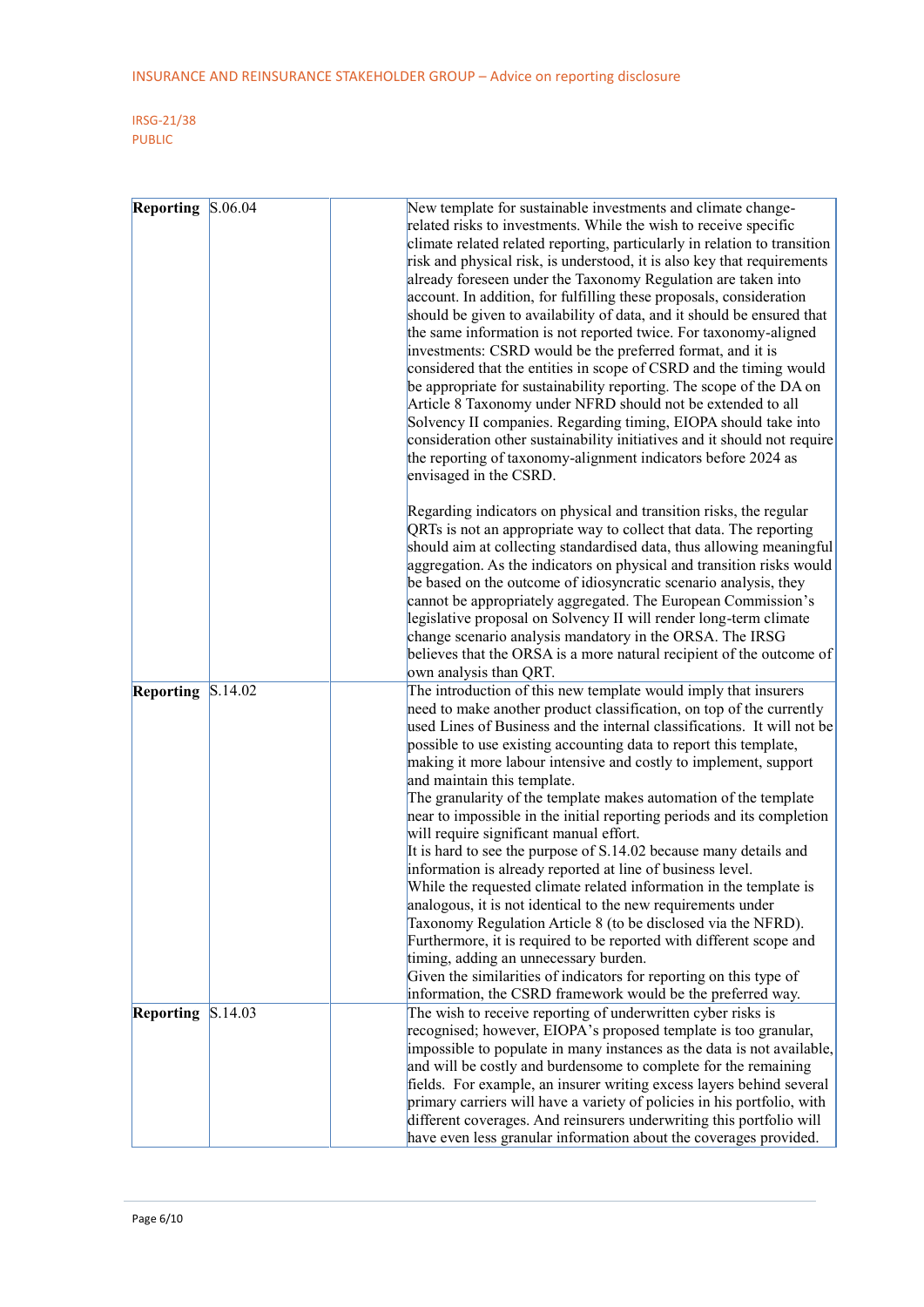|                      | Furthermore, the split of the various fields in very granular sub-<br>categories does not correspond to the reality of the market. For<br>example, regarding the item C0040 (Cyber coverage in the Product<br>Category), the portfolio ceded to the reinsurer is often composed of<br>several Product categories: cyber standalone, alongside some cyber<br>as add-on. In this case, what answer is expected? Same for the item<br>Product Category (C0030) which represents one of the following:<br>1st party, 3rd party, costs and related services. Cyber insurance<br>products often cover the 3 categories simultaneously. In this case,<br>which code should be selected? This question extends to items<br>C0080 (sum insured), C0090 (premium), etc. that should be split per<br>Product Category. For insurers, the insurance product is often a<br>comprehensive policy offering coverages across the 3 product<br>categories (generally with a combined policy limit) and, for<br>reinsurers, their portfolios are often composite.<br>It is unclear how this information would give supervisors more<br>insights in market trends for cyber insurance.<br>In its previous proposals EIOPA suggested that a threshold would be<br>introduced, however disappointingly this was not the case in the<br>final EIOPA proposals, as such forcing companies with smaller<br>cyber portfolios to report this information, which is burdensome to<br>gather.<br>Against this background, EIOPA is urged:<br>- to make this template less granular and to explicitly recognise the<br>use of estimates and proxies,<br>- to propose a threshold to allow for some proportionality,<br>to limit the reporting to affirmative cyber risk products, and<br>- to limit the reporting to direct business (as in the new versions of<br>templates S.14.01 and S.14.02), as corresponding figures from<br>active reinsurance business cannot be adequately reported or would<br>not be comparable. Example: the number of claims for reinsurance<br>quotas is not available, and claims payments are only available for |
|----------------------|----------------------------------------------------------------------------------------------------------------------------------------------------------------------------------------------------------------------------------------------------------------------------------------------------------------------------------------------------------------------------------------------------------------------------------------------------------------------------------------------------------------------------------------------------------------------------------------------------------------------------------------------------------------------------------------------------------------------------------------------------------------------------------------------------------------------------------------------------------------------------------------------------------------------------------------------------------------------------------------------------------------------------------------------------------------------------------------------------------------------------------------------------------------------------------------------------------------------------------------------------------------------------------------------------------------------------------------------------------------------------------------------------------------------------------------------------------------------------------------------------------------------------------------------------------------------------------------------------------------------------------------------------------------------------------------------------------------------------------------------------------------------------------------------------------------------------------------------------------------------------------------------------------------------------------------------------------------------------------------------------------------------------------------------------------------------------------------------------------------------|
|                      | pure cyber quotas, but not for mixed contracts. International                                                                                                                                                                                                                                                                                                                                                                                                                                                                                                                                                                                                                                                                                                                                                                                                                                                                                                                                                                                                                                                                                                                                                                                                                                                                                                                                                                                                                                                                                                                                                                                                                                                                                                                                                                                                                                                                                                                                                                                                                                                        |
|                      | standards for a uniform taxonomy for recording exposure and                                                                                                                                                                                                                                                                                                                                                                                                                                                                                                                                                                                                                                                                                                                                                                                                                                                                                                                                                                                                                                                                                                                                                                                                                                                                                                                                                                                                                                                                                                                                                                                                                                                                                                                                                                                                                                                                                                                                                                                                                                                          |
|                      | damage data must be taken into account.                                                                                                                                                                                                                                                                                                                                                                                                                                                                                                                                                                                                                                                                                                                                                                                                                                                                                                                                                                                                                                                                                                                                                                                                                                                                                                                                                                                                                                                                                                                                                                                                                                                                                                                                                                                                                                                                                                                                                                                                                                                                              |
| S.25.05<br>Reporting | The 10 newly introduced templates requiring standardised reporting                                                                                                                                                                                                                                                                                                                                                                                                                                                                                                                                                                                                                                                                                                                                                                                                                                                                                                                                                                                                                                                                                                                                                                                                                                                                                                                                                                                                                                                                                                                                                                                                                                                                                                                                                                                                                                                                                                                                                                                                                                                   |
|                      | for Internal Model companies require granular and mostly<br>inconsistent information, which does not fit the specific structure of<br>full or partial internal models, thereby requesting estimations that<br>would in all likelihood lead to results that do not make sense.<br>IRSG opposes results from standardised reporting on internal<br>models to be used as a basis for comparison between companies or<br>as a basis for assessing the evolution of internal model capitalisation<br>over time. Some of the data requests would even dictate how to<br>model certain risks which is against the freedom of modelling risks<br>recognised in the Solvency II directive.<br>In addition, the level of granularity requested is often not available                                                                                                                                                                                                                                                                                                                                                                                                                                                                                                                                                                                                                                                                                                                                                                                                                                                                                                                                                                                                                                                                                                                                                                                                                                                                                                                                                          |
|                      | and EIOPA should make clear for every field that no data is to be                                                                                                                                                                                                                                                                                                                                                                                                                                                                                                                                                                                                                                                                                                                                                                                                                                                                                                                                                                                                                                                                                                                                                                                                                                                                                                                                                                                                                                                                                                                                                                                                                                                                                                                                                                                                                                                                                                                                                                                                                                                    |
|                      | expected if not readily available in the model. EIOPA should also                                                                                                                                                                                                                                                                                                                                                                                                                                                                                                                                                                                                                                                                                                                                                                                                                                                                                                                                                                                                                                                                                                                                                                                                                                                                                                                                                                                                                                                                                                                                                                                                                                                                                                                                                                                                                                                                                                                                                                                                                                                    |
|                      | better consider the case of reinsurance activities. Reinsurers manage                                                                                                                                                                                                                                                                                                                                                                                                                                                                                                                                                                                                                                                                                                                                                                                                                                                                                                                                                                                                                                                                                                                                                                                                                                                                                                                                                                                                                                                                                                                                                                                                                                                                                                                                                                                                                                                                                                                                                                                                                                                |
|                      | portfolios consisting of heterogeneous risks, with less granular data                                                                                                                                                                                                                                                                                                                                                                                                                                                                                                                                                                                                                                                                                                                                                                                                                                                                                                                                                                                                                                                                                                                                                                                                                                                                                                                                                                                                                                                                                                                                                                                                                                                                                                                                                                                                                                                                                                                                                                                                                                                |
|                      | on every underlying product than the cedents, and requesting to                                                                                                                                                                                                                                                                                                                                                                                                                                                                                                                                                                                                                                                                                                                                                                                                                                                                                                                                                                                                                                                                                                                                                                                                                                                                                                                                                                                                                                                                                                                                                                                                                                                                                                                                                                                                                                                                                                                                                                                                                                                      |
|                      | single out sub-portfolios for the sake of the QRT reporting is                                                                                                                                                                                                                                                                                                                                                                                                                                                                                                                                                                                                                                                                                                                                                                                                                                                                                                                                                                                                                                                                                                                                                                                                                                                                                                                                                                                                                                                                                                                                                                                                                                                                                                                                                                                                                                                                                                                                                                                                                                                       |
|                      | disproportionate.                                                                                                                                                                                                                                                                                                                                                                                                                                                                                                                                                                                                                                                                                                                                                                                                                                                                                                                                                                                                                                                                                                                                                                                                                                                                                                                                                                                                                                                                                                                                                                                                                                                                                                                                                                                                                                                                                                                                                                                                                                                                                                    |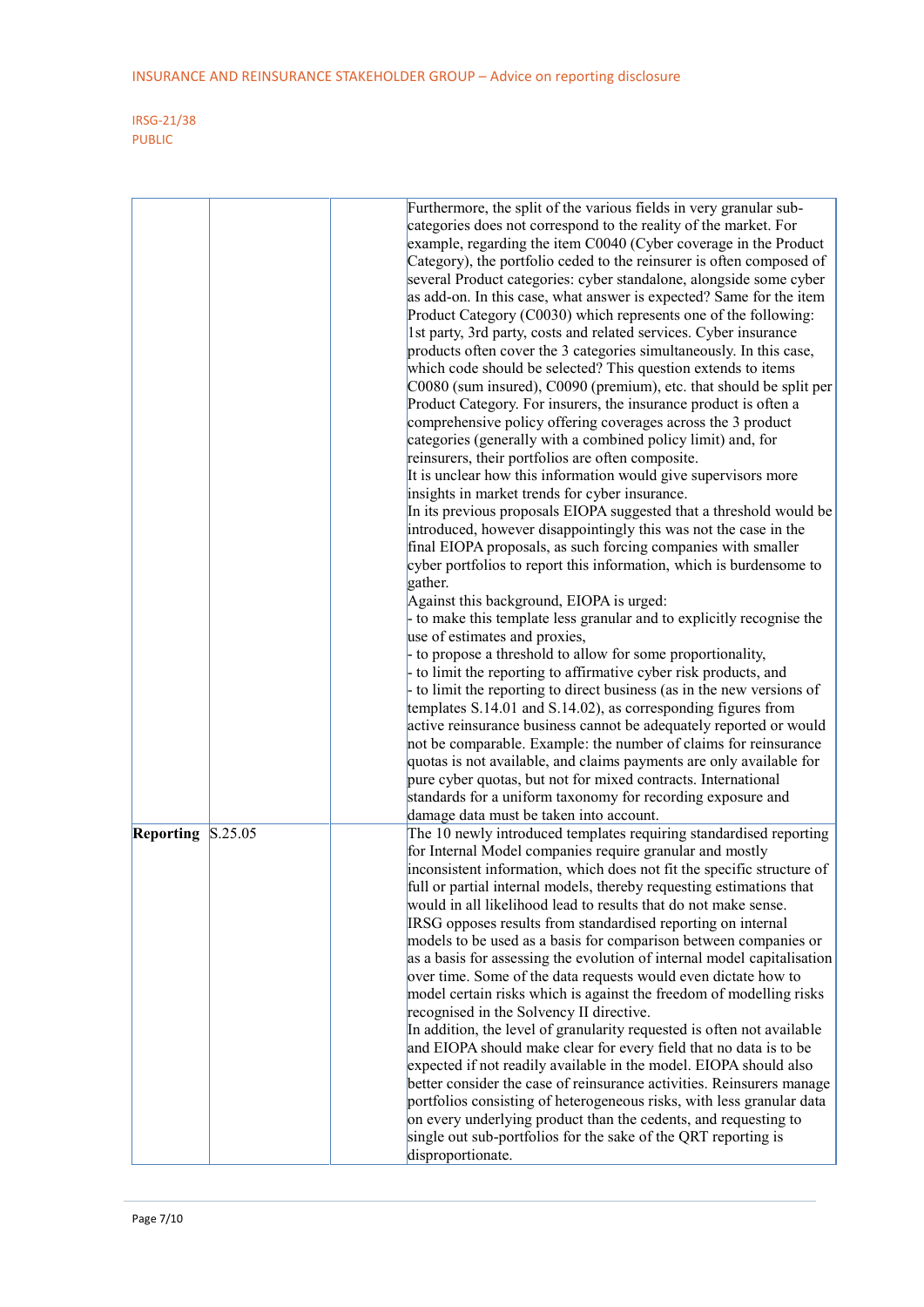|                      | IRSG is also of the opinion that the QRT reporting package is not a      |
|----------------------|--------------------------------------------------------------------------|
|                      | suitable platform to report model changes. The national supervisors      |
|                      | are already properly included in their reporting process on a            |
|                      | quarterly basis and there is no additional need to double report them    |
|                      | in an annual QRT set.                                                    |
|                      | Eventually the additional data request is so extensive that it would     |
|                      | require for internal model users to engage in major and costly IT        |
|                      | system projects unlikely to be completed for YE2022 reporting. As a      |
|                      |                                                                          |
|                      | result, the first year of application should be postponed and the        |
|                      | implementation phased-in (see also comments above re timing of           |
|                      | introduction).                                                           |
|                      | EIOPA specifies that detailed information shall only be reported if      |
|                      | requested figures can be calculated with "reasonable effort", where      |
|                      | national supervisors can decide what constitutes a "reasonable           |
|                      | effort". This will likely lead to a situation where undertakings from    |
|                      | different countries will be confronted with varying requirements and     |
|                      | will lead to national "gold plated" requirements. If new templates       |
|                      | are introduced EIOPA needs to formulate direct and detailed              |
|                      | reporting conditions.                                                    |
| S.26.08<br>Reporting | The suggested demand requiring undertakings using internal model         |
|                      | to also report according to the standard method needs to be              |
|                      | questioned. This parallel reporting should only be requested when a      |
|                      | company has applied for partial internal model / internal model as       |
|                      | part of the application process, not for companies with an already       |
|                      | existing and approved internal model.                                    |
| Reporting<br>S.29.01 | NSAs do not use these templates for interactions with companies,         |
|                      | therefore the added value of these templates is not clear.               |
|                      | Furthermore, these templates are particularly onerous to complete.       |
|                      | In addition, new and changed QRTs require significant effort.            |
|                      | Against this background, it is suggested to revert to the initial set of |
|                      | templates.                                                               |
| <b>Disclosure</b>    | IRSG notices the removal of the S.05.02 template and its                 |
|                      | replacement in the form of the S.04.05. The change does not seem to      |
|                      | provide any additional information to the customers and users of the     |
|                      |                                                                          |
|                      | SFCR and does not reduce the reporting burden for the industry. As       |
|                      | such IRSG is of the opinion that the old template should be kept.        |
|                      | IRSG notes the introduction of the Solvency and Minimum Capitals         |
|                      | ratios in the S.22.01 template. While these figures constitute only an   |
|                      | insignificant change, they provide a benefit for the customers and       |
|                      | users of the SFCR. According to the annotated templates EIOPA            |
|                      | also intends to add additional reporting requirements, however, since    |
|                      | these are not reflected in the updated instructions IRSG assumes this    |
|                      | to be a miscommunication and that there will be no additional            |
|                      | reportable columns in the public version of the S.22.01 template.        |
| Financial            | EIOPA has proposed several changes to financial stability reporting.     |
| stability            | In particular, it proposes to include the annual balance sheet           |
| guidelines           | S.02.01.01 in the quarterly financial stability group entry point        |
|                      | which leads to a situation where groups will need to provide a more      |
|                      | detailed balance sheet for financial stability reporting purposes than   |
|                      | for the quarterly Solvency II reporting (where S.02.01.02 is             |
|                      | required). IRSG assumes that this is a miscommunication and              |
|                      | $\vert$ S.02.01.02 is the intended template for the financial stability  |
|                      | requirement.                                                             |
|                      |                                                                          |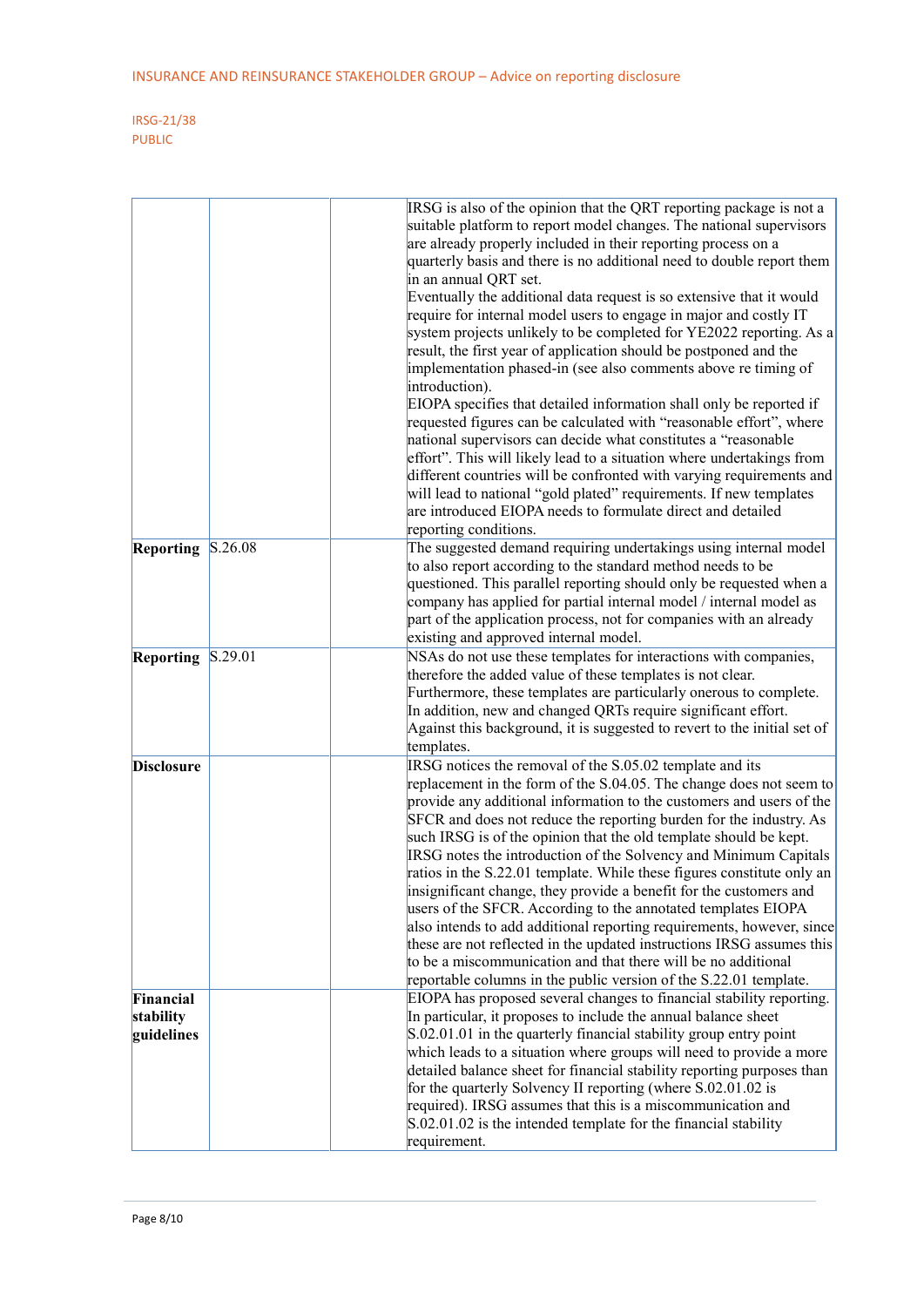|                                 |                                                      |       | EIOPA has proposed several changes in this area, in particular the<br>new requested liquidity templates $(S.14.04/05)$ will be challenging<br>to complete.<br>The IRSG does not support the inclusion of new detail in the QRT.<br>In particular for the S.02.01, S.23.02 and S.39.01 which require<br>finalized figures on Group level. As the financial stability reporting<br>deadline for groups is only 7 weeks (compared with quarterly at 11)<br>it is not realistic to expect more detailed figures already by the<br>shorter deadline. Expecting undertakings to provide more data under<br>this circumstance will only increase data quality issues and require<br>them to provide estimated figures instead of actual figures.                                                                                                                                                                                                                                                                                                                                                                                                                                                                                                                                                                                                                                                                              |
|---------------------------------|------------------------------------------------------|-------|------------------------------------------------------------------------------------------------------------------------------------------------------------------------------------------------------------------------------------------------------------------------------------------------------------------------------------------------------------------------------------------------------------------------------------------------------------------------------------------------------------------------------------------------------------------------------------------------------------------------------------------------------------------------------------------------------------------------------------------------------------------------------------------------------------------------------------------------------------------------------------------------------------------------------------------------------------------------------------------------------------------------------------------------------------------------------------------------------------------------------------------------------------------------------------------------------------------------------------------------------------------------------------------------------------------------------------------------------------------------------------------------------------------------|
| <b>LAC DT</b>                   | Do you agree with Solo<br>the proposed<br>threshold? |       | IRSG understands that these templates were until now only<br>requested on an ad-hoc basis by certain national supervisors.<br>Introducing extensive additional reporting burden for all<br>undertakings in scope of Solvency II seems unreasonable. IRSG<br>opposes the introduction of these new templates and considers<br>current S.25 information to be sufficient for the purpose. Ad-hoc<br>requests of individual supervisors should not increase the reporting<br>obligations of the full market and be only executed on a case-by-<br>case basis by the national supervisor if the situation necessitates it,<br>in which case the conditions for reporting should be clearly defined.                                                                                                                                                                                                                                                                                                                                                                                                                                                                                                                                                                                                                                                                                                                        |
| Group<br>reporting<br>questions |                                                      | Group | EIOPA intends to align the intragroup transactions templates $(S.36)$<br>and the risk concentration templates with the Financial<br>Conglomerates Directive which will ensure consistency of reporting.<br>IRSG is concerned that this alignment could introduce additional<br>reporting requirements for undertakings not being a financial<br>conglomerate which would not be appropriate.<br>IRSG is also concerned that EIOPA intends to distinguish between<br>"significant" and "very significant" transactions. From an<br>operational point of view, it is recommended to only differentiate<br>between "significant" and "not significant" transitions in order<br>ensure clarity of reporting requirements.<br>Chapter 5.9. IRSG is of the opinion that Option 1 is the most<br>feasible one to implement for regular reporting purposes. Option 2 is<br>both cumbersome to implement and does not contribute towards<br>comparability across groups which would result in a costly solution<br>which cannot be relied on to compare regulated undertakings,<br>especially from different countries. Option 3 relies on narrative<br>content which limits the quantitative nature of reported figures and<br>leaves room for interpretation both the preparer and receiver of<br>information. As such, similar to Option 2 this approach cannot<br>ensure consistency of data and approaches between groups. |